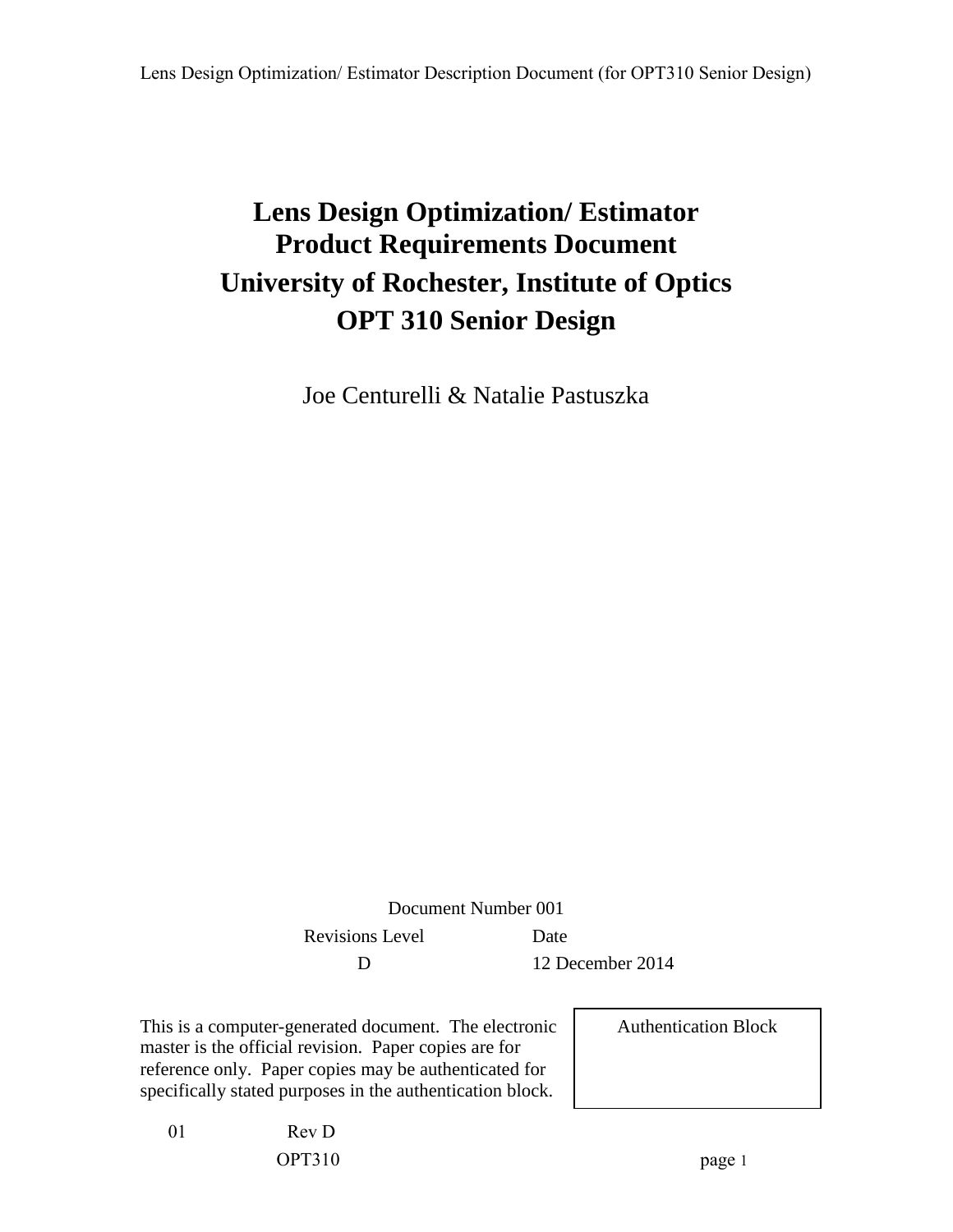|    | Rev Description                              | Date                    | Authorization |
|----|----------------------------------------------|-------------------------|---------------|
| A  | Release                                      | 27 October 2014 NP/JLC  |               |
| B. | Update                                       | 10 November 2014 NP/JLC |               |
|    | C Updated document with specifications chart | 1 December 2014 NP/JLC  |               |
| D  | Updated with timeline, project scope,        | 12 December 2014 NP/JLC |               |
|    | and resources needed                         |                         |               |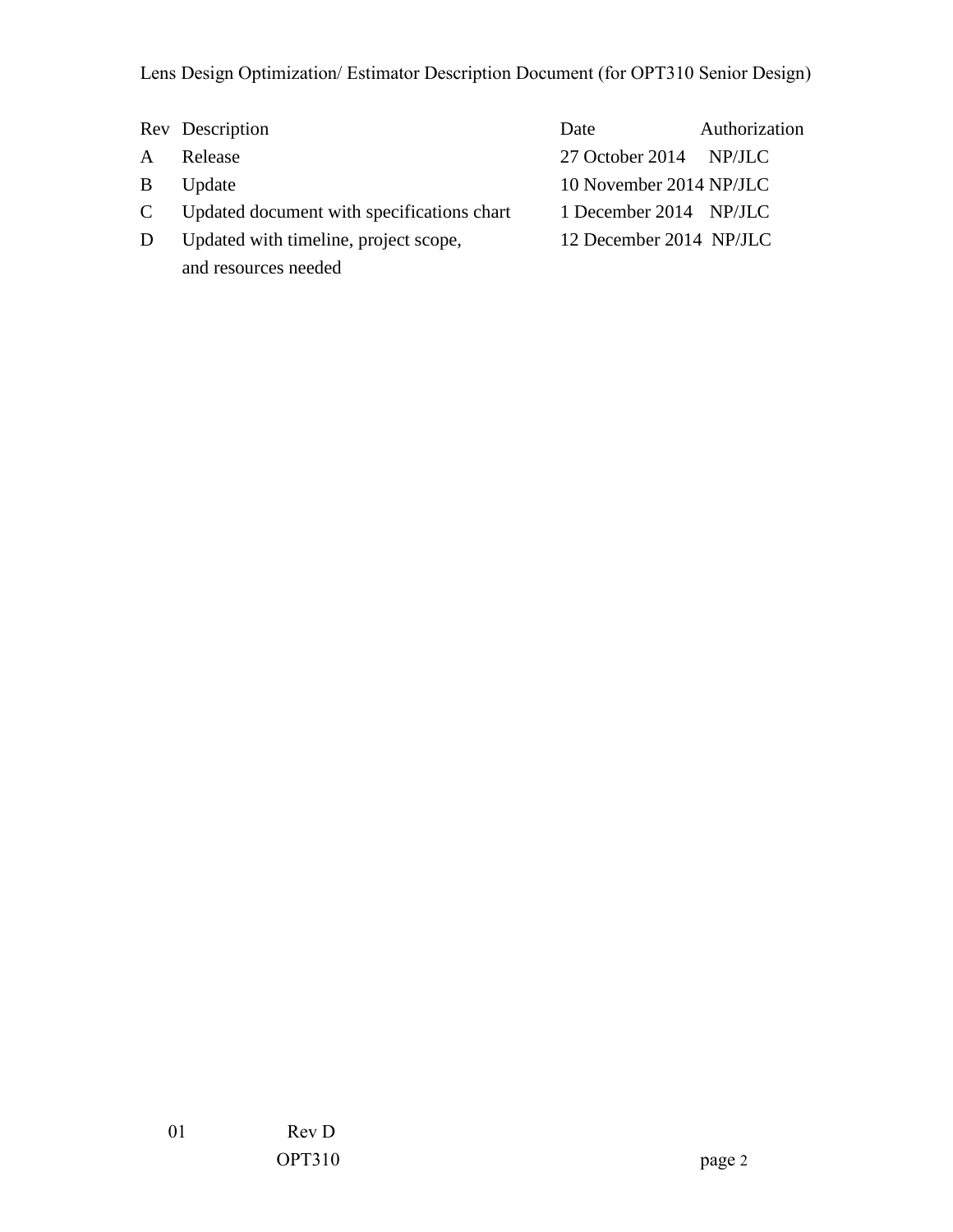The Lens Design Optimization/ Estimator project is a senior design driven microscope objective lens system. As such its design inputs were derived from our interactions with our project advisors, Dan Brooks, Gustavo Gandara- Montano, Wayne Knox, Julie Bentley, and Rick Plympton.

#### **Vision:**

The product vision is a compact, attachable microscope objective for a femtosecond micromachining system. This microscope objective will be part of a larger system  $\frac{1}{1}$  that can write a GRIN structure into corneal tissue. Several designs will be drafted to determine the effect of different performance specifications as a function of cost using Optimax Systems Inc.'s Estimator software.

## **Environment:**

As a laboratory instrument, it needs to operate in the following environment:

#### **Temperature**

55-85 °F - safe operation  $65-75$  °F - meets specifications **Relative Humidity** Non-condensing – safe operation 30% Nominal - meets specifications

During normal operation the last surface of the microscope objective will potentially come into contact with biological specimens. Microscope surfaces that contact biological specimens must be cleanable.

Microscope objective should be not be damaged by splashing of biological fluids, standard laboratory cleaning compounds or optical matching fluids such as mineral oil, cellulose gel, normal saline, sugar water and water.

The microscope objective should be compact and must be able to fit into the larger laser system.

The lens system should be resistant to catastrophic failure under exposure to a 0.5 Watt pulsed femtosecond Ti:sapphire laser operating at wavelength of 400nm with a bandwidth of  $10nm (\pm 5 nm)$ .

Regulatory Issues:

None, this is a design project. There will be regulatory issues associated with the larger system, but that is out of the scope of our project.

[1] "Lateral gradient index microlenses written in ophthalmic hydrogel polymers by femtosecond laser micromachining,", Lisen Xu;, Wayne H. Knox, OPTICAL MATERIALS EXPRESS Volume: 1 Issue: 8 Pages: 1416-1424 (Published: DEC 1 2011)

01 Rev D OPT310 page 3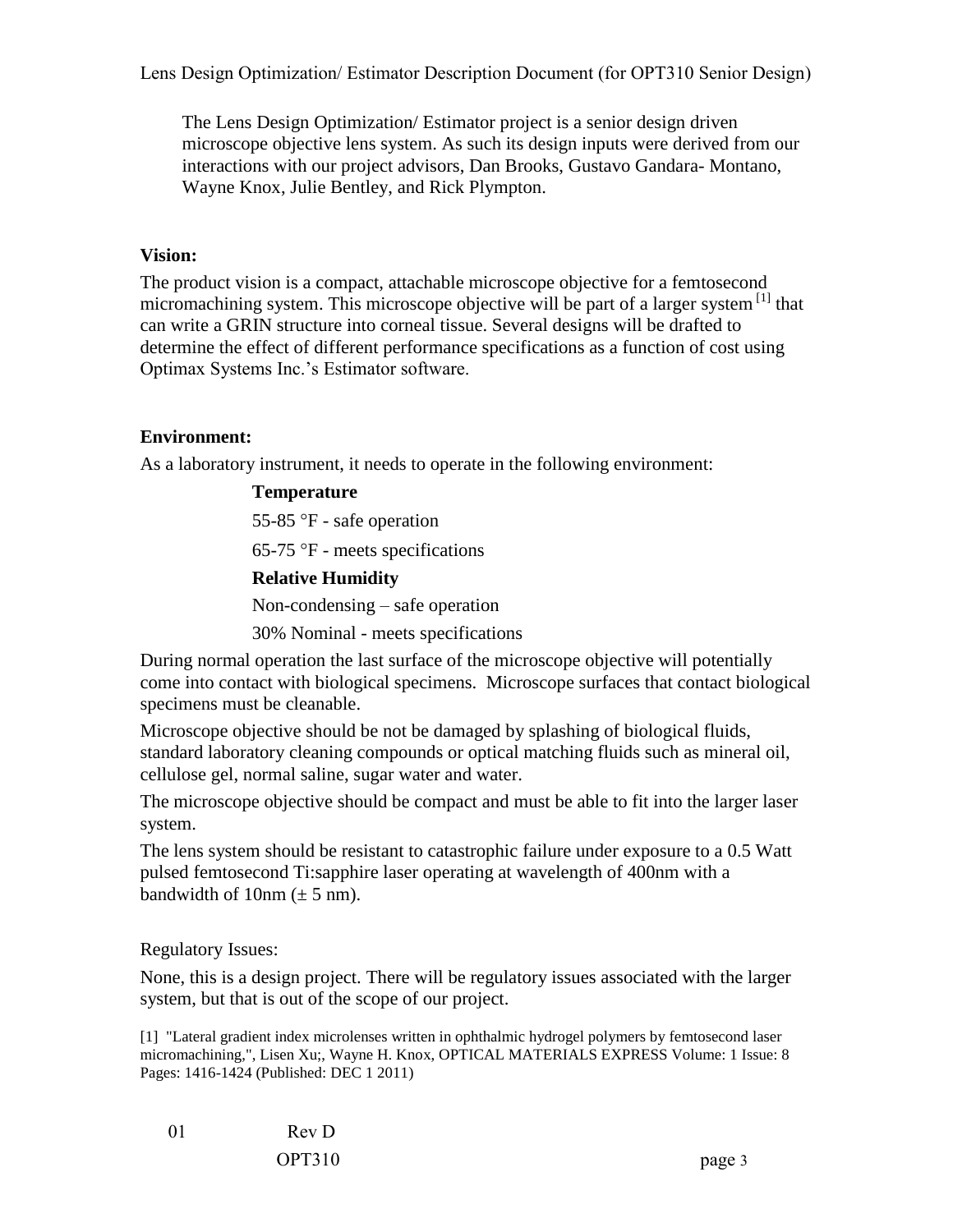| <b>First Order Specifications</b> | The System Will Have | It is Desirable That | <b>Comments</b>                               |
|-----------------------------------|----------------------|----------------------|-----------------------------------------------|
| Aperture                          | Image $NA = 0.7$     | Image $NA = 1.0$     | The last surface will be<br>immersed in water |
| Field                             | $\pm$ 0.1 degrees    |                      |                                               |
| Wavelengths                       | $400 \pm 5$ nm       |                      | 0.5 W Ti:Sapphire Laser<br>Source             |

## **Fitness for use:**

| Packaging/Manufacturing<br><b>Specifications</b> | The System Will Have                                                                     | It is Desirable That | <b>Comments</b>                                                                |
|--------------------------------------------------|------------------------------------------------------------------------------------------|----------------------|--------------------------------------------------------------------------------|
| <b>Working Distance</b>                          | $>0.5$ mm                                                                                |                      | To prevent contact with<br>corneal tissue                                      |
| <b>Full Aperture</b>                             | $>5$ mm, $<12$ mm                                                                        |                      |                                                                                |
| Clear Aperture of first surface                  | $>10$ mm                                                                                 |                      | To accommodate beam width                                                      |
| Overall Length                                   | $>5$ mm, $<$ 35mm                                                                        |                      | Length of the lens Assembly<br>from First Lens Surface to<br>Last Lens Surface |
| Object                                           | Collimated 0.5 W Pulsed Femtosecond<br>Ti:Sapphire Laser with approx. 10mm beam<br>width |                      |                                                                                |
| Final surface                                    | <b>Flat or Convex</b>                                                                    |                      | For the prevention of bubbles<br>when immersed in water                        |
| <b>Cemented Doublets</b>                         |                                                                                          | None                 | For ease of manufacturing                                                      |
| Hemispherical Lens Surfaces                      |                                                                                          | None                 | For ease of manufacturing                                                      |

| <b>Material Specifications</b>    | The System Will Have | It is Desirable That | <b>Comments</b>                                                                                                                                                                     |
|-----------------------------------|----------------------|----------------------|-------------------------------------------------------------------------------------------------------------------------------------------------------------------------------------|
| Glass Types                       | Fused Silica*        |                      | Optimax Systems Inc.<br>preferred glasses column<br>(http://www.optimaxsi.com/pr<br>eferred-glass/)<br>*another glass type may be<br>needed to correct for<br>chromatic aberrations |
| Surface Types                     | Spherical Only       |                      | No Aspheres, GRINs, or<br>DOEs due to limits of<br><b>Optimax Estimator Software</b>                                                                                                |
| <b>Maximum Number of Elements</b> |                      | $\leq$ 4             |                                                                                                                                                                                     |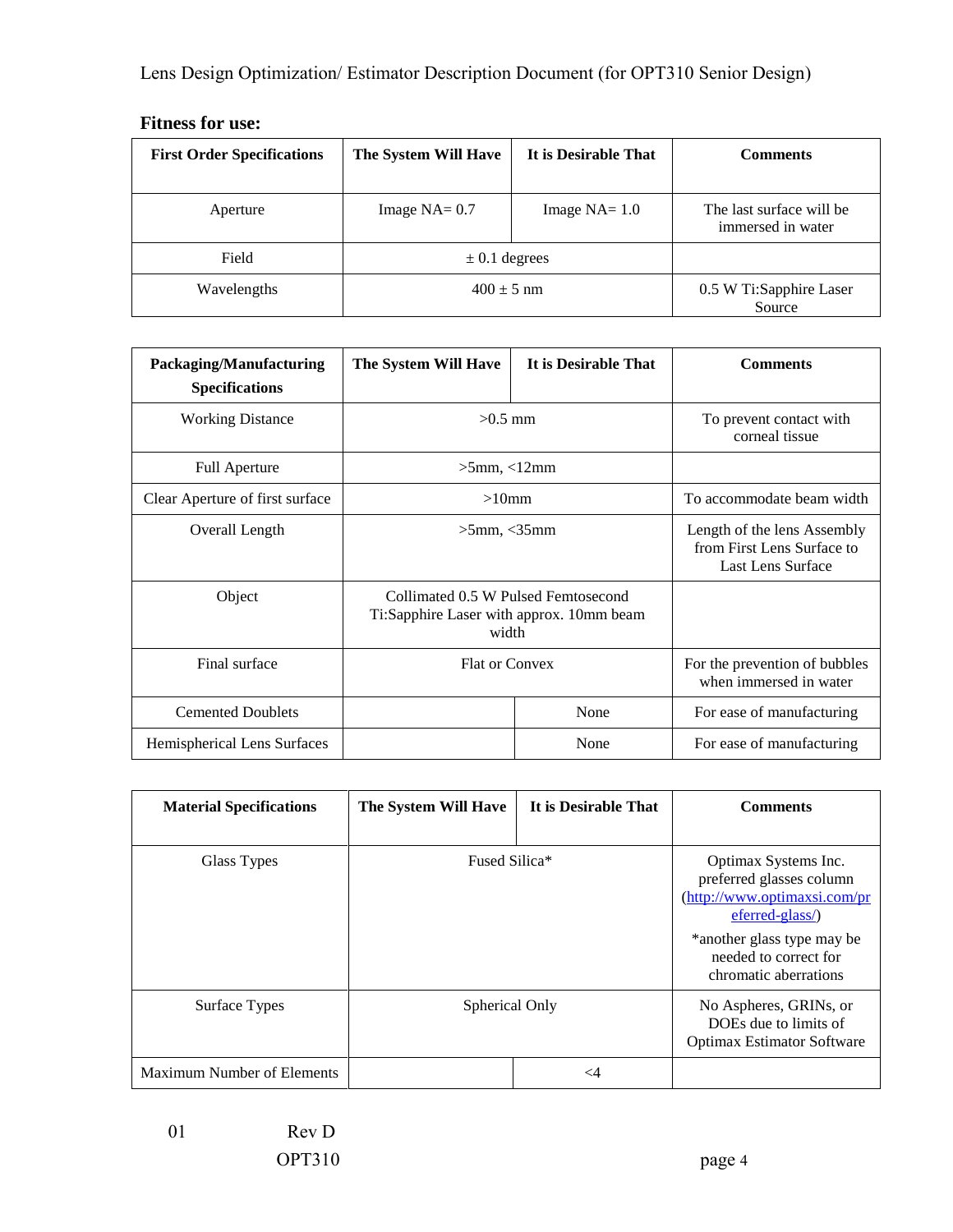| Anti-Reflection Coating | V-coat centered at 400nm | <b>Standard Optimax Systems</b><br>Inc. anti-reflection V-coat |
|-------------------------|--------------------------|----------------------------------------------------------------|
|-------------------------|--------------------------|----------------------------------------------------------------|

| <b>Performance Specifications</b>                                       | The System Will Have                                                                          | It is Desirable That      | <b>Comments</b>                                 |
|-------------------------------------------------------------------------|-----------------------------------------------------------------------------------------------|---------------------------|-------------------------------------------------|
| <b>Transmission</b>                                                     | 90\% at $400 \pm 5$ nm                                                                        | $>90\%$ at 400 $\pm$ 5 nm |                                                 |
| Ray angles of incidence and<br>refraction on all <i>coated</i> surfaces | $<$ 50 Degrees                                                                                | $\leq 40$ Degrees         | Needed to Simplify the<br><b>Coating Design</b> |
| Wave front error                                                        | Less than 0.05 Waves                                                                          |                           |                                                 |
| Diffraction Limited                                                     | $200\mu$ m behind the surface of the cornea to $300\mu$ m<br>behind the surface of the cornea |                           |                                                 |
| Vignetting                                                              | None                                                                                          |                           | To increase transmission                        |

The designs will be optimized for price as a function of various performance parameters in collaboration with Optimax Systems Inc. and their Estimator software. Such parameters will be:

- Numerical aperture (range of 0.7 to 1 when immersed in water)
- Number of elements
- Different design forms
- Tolerances

## **Project Scope:**

Responsible for

- Determining the lens specifications with customers
- Designing the lens system using CodeV software (possibly Zemax)
- Comparing designs versus price using Estimator software
- Presenting the collected design and cost metrics to customers
- Having the customer choose a design that meets all performance specifications at the lowest cost
- Making any final revisions to the chosen design
- Passing the design to Optimax Systems Inc. for fabrication
- Investigating possible optomechanical design mounting options with Dan Brooks if time permits